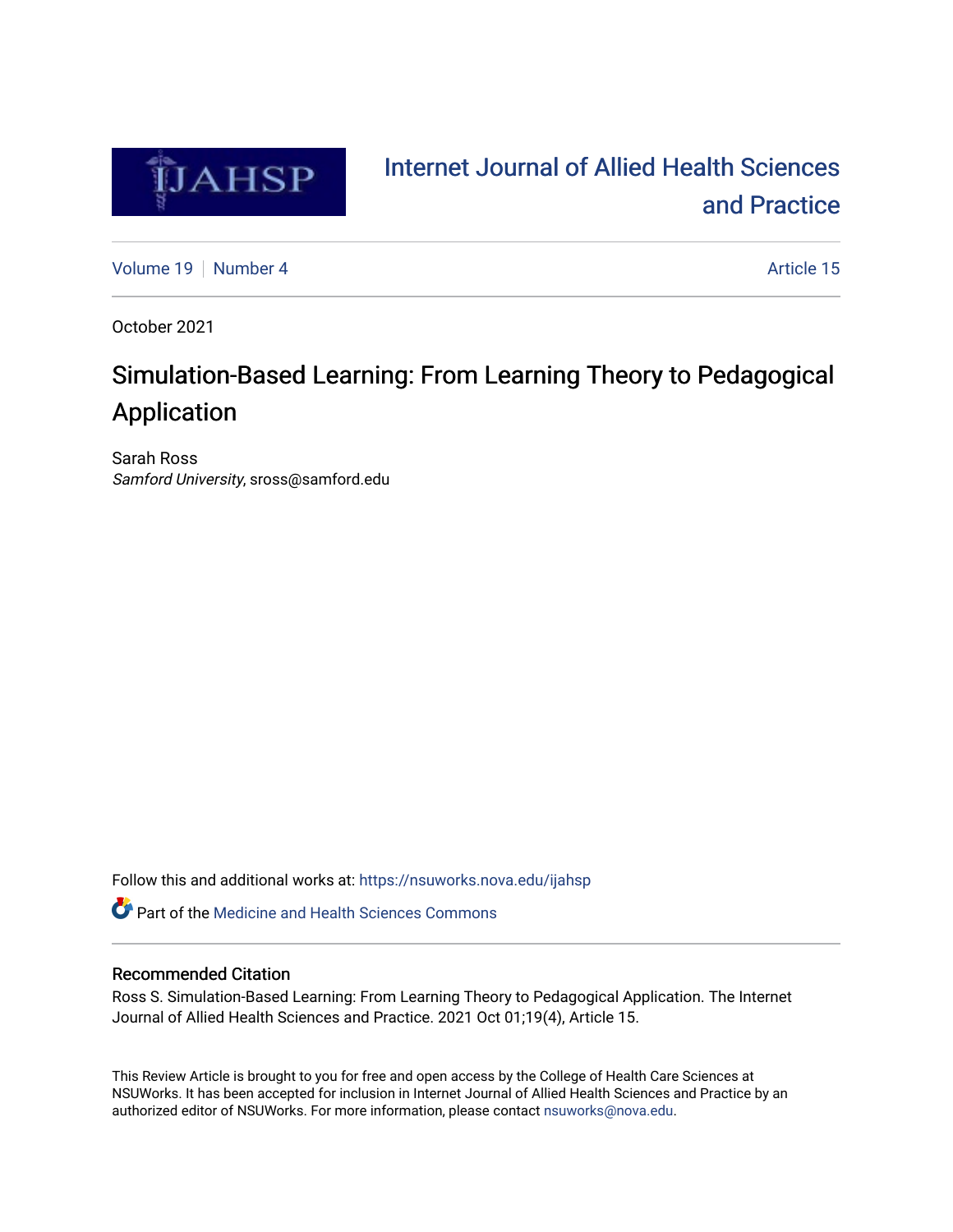# Simulation-Based Learning: From Learning Theory to Pedagogical Application

# **Abstract**

Simulation is a powerful learning tool, but being powerful requires understanding and incorporating sound educational learning theory and pedagogical practices into the design and implementation. Unfortunately, current research and publication related to simulation show limited evidence of integration of educational theory. While articles may reference learning theories in introductions or literature reviews, there is little evidence of these theories being integrated into the conceptual framework, research, or simulation-based learning event design. The purpose of this article is to highlight four learning theories that are most commonly integrated into simulation-based learning activities and how they can be specifically and practically applied to pedagogical approaches.

# Author Bio(s)

Sarah Ross, PT, DPT, GCS, CEEAA, is an Assistant Professor of Physical Therapy at Samford University in Birmingham, Alabama, and a PhD candidate in Mercer University's Tift College of Education in Atlanta, Georgia. She is also a licensed physical therapist in the state of Alabama.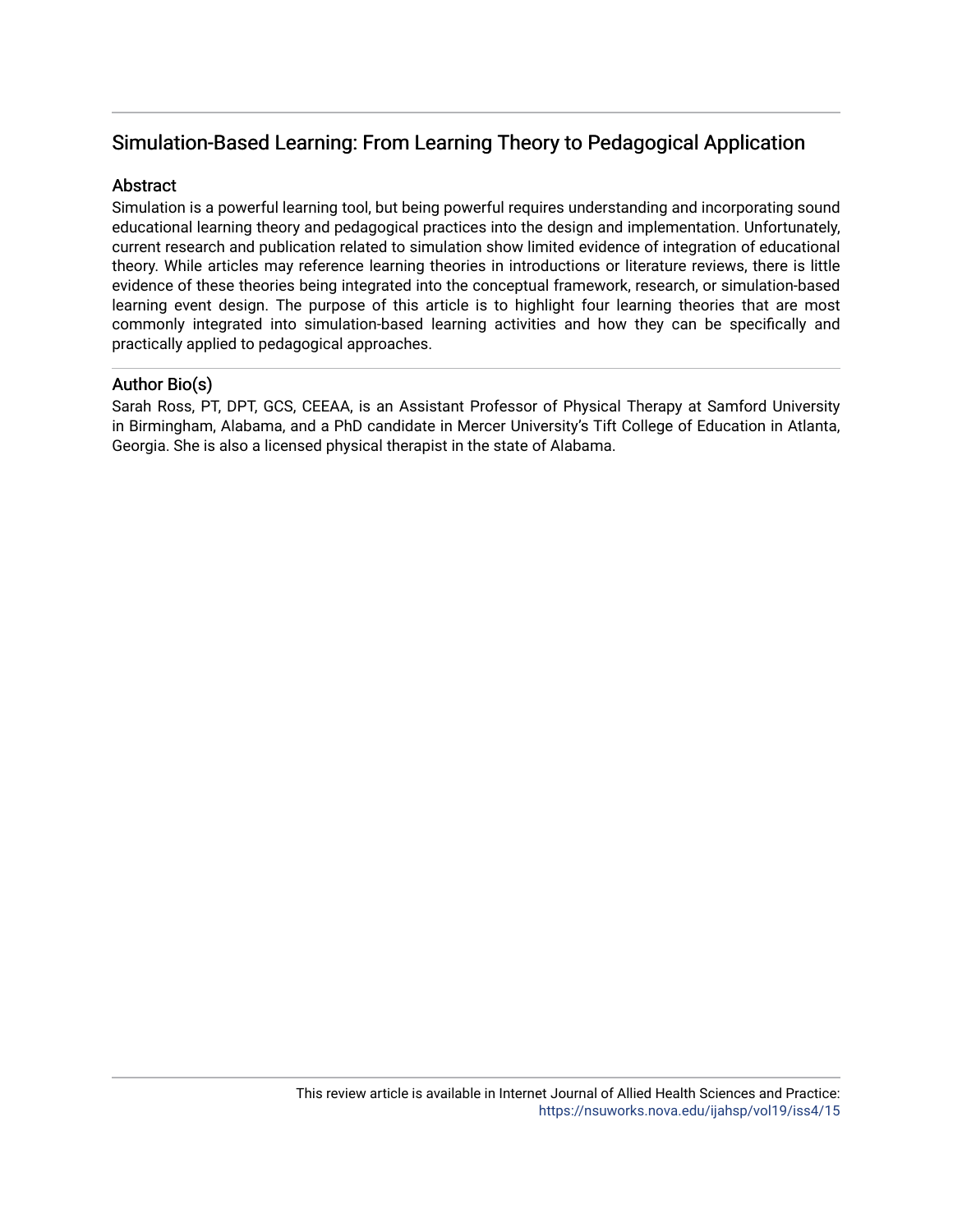

### The Internet Journal of Allied Health Sciences and Practice *Dedicated to allied health professional practice and education* **Vol. 19 No. 4 ISSN 1540-580X**

# Simulation-Based Learning: From Learning Theory to Pedagogical Application

Sarah Ross

Samford University

United States

#### **ABSTRACT**

Simulation is a powerful learning tool but being powerful requires understanding and incorporating sound educational learning theory and pedagogical practices into the design and implementation. Unfortunately, current research and publication related to simulation show limited evidence of integration of educational theory. While articles may reference learning theories in introductions or literature reviews, there is little evidence of these theories being integrated into the conceptual framework, research, or simulation-based learning event design. The purpose of this article is to highlight four learning theories that are most commonly integrated into simulation-based learning activities and how they can be specifically and practically applied to pedagogical approaches.

**Keywords:** simulation, conceptual framework, pedagogy, teaching and learning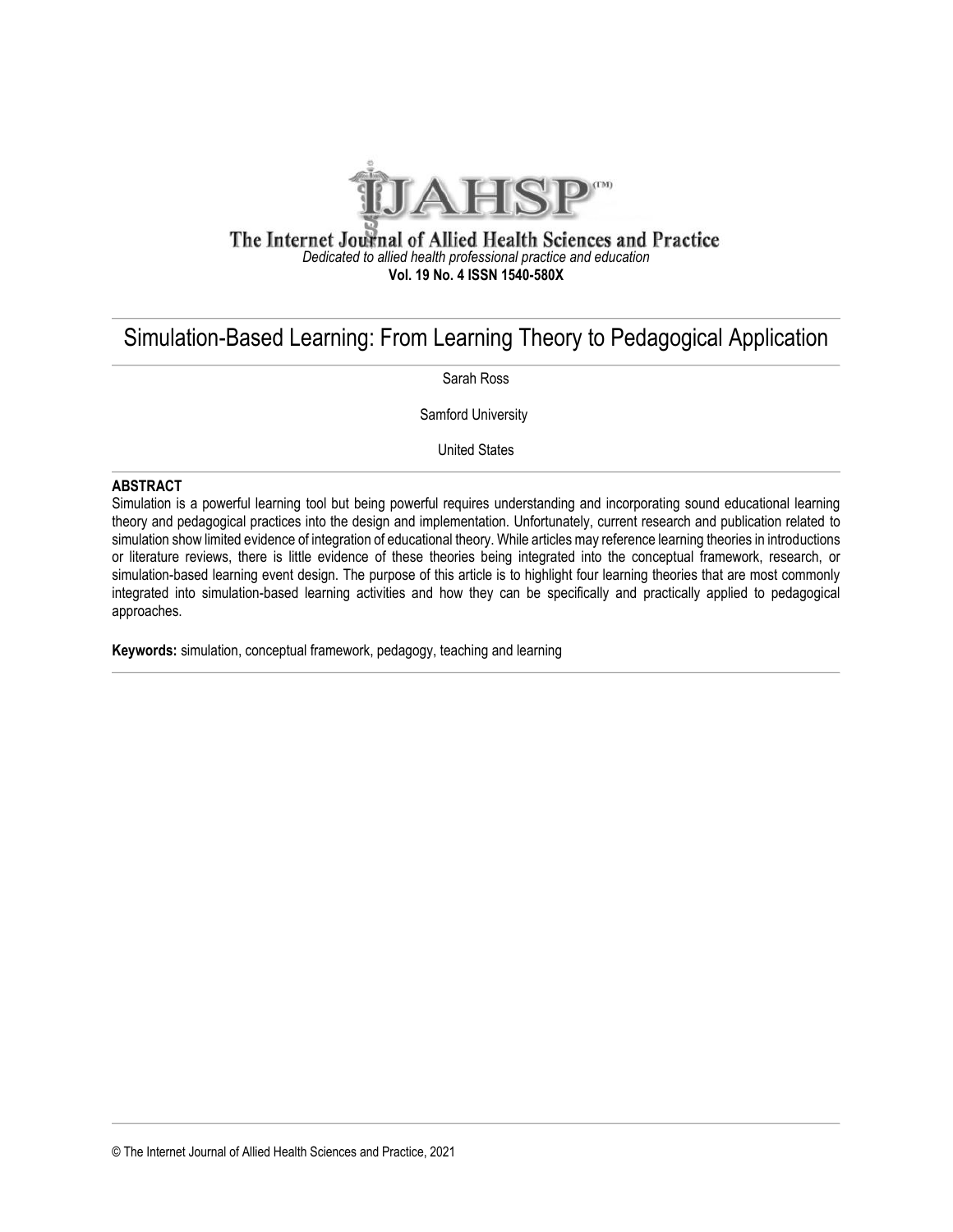#### **INTRODUCTION**

Simulation-based learning (SBL) has been utilized in healthcare professional education for roughly 60 years.<sup>1</sup> There is a plethora of research to support the effectiveness and multidimensional benefits of SBL use in educating providers.2–<sup>4</sup> While it may be a powerful learning tool, simulation demands significant time to design and execute. It often requires specialized space and equipment, trained actors to portray patients, and faculty members to observe and facilitate the debriefing after the event. With the expense that goes into using SBL in a curriculum, it is critical to maximize its effectiveness through purposeful and theoretical design and utilization.<sup>5</sup>

Simulation is a powerful learning tool, but like any other teaching and learning method, proper design and implementation require understanding and incorporating of sound educational learning theory and pedagogical practices. <sup>6</sup> However, when reviewing much of the published research on SBL, there is limited evidence of integration of educational theory. While articles may reference learning theories in introductions or literature reviews, there is little evidence of these theories being integrated into the conceptual framework, research, or SBL event design.<sup>7</sup> Instead of looking at SBL as a teaching method, instructors who keep learning as the primary goal of simulation must prioritize the learning process and learning theories when designing and implementing simulation.<sup>8</sup>

When reading healthcare education research, the concepts of learning theory and pedagogy are often used interchangeably; however, there is a significant difference between learning theory and pedagogy that is often overlooked. Learning theories are focused on how learners learn, how they intake, process, and retain new knowledge. Pedagogy is the method and practice by which teachers teach. While these terms are indeed linked, they are not interchangeable.

A review of recent literature on simulation in healthcare education reveals many learning theories that have been applied to SBL activities. Several authors have written specifically about different learning theories that are commonly integrated into SBL activities. <sup>8</sup>–<sup>11</sup> The purpose of this article is to highlight four of those theories and present some evidence-based ways they can be practically applied to pedagogical approaches.

#### **BEHAVIORISM**

### **Theory Overview**

Behaviorism is a learning theory based on the concept that all learning is acquired through conditions. These conditions are based on interactions with the environment and the learner's response to the environmental stimulus. Behaviorism is focused on learning as the overt, observable behavior displayed in response to the environmental stimulus, instead of internal processes liking thinking or emotion. <sup>12</sup> Learning is equated with "changes in either the form or frequency of observable performance."<sup>12</sup> Behaviorism strategies are best applied in learning that requires recall of facts, defining concepts, or automatically performing a physical skill or task.

The behaviorism concept of operant conditioning incorporates the impact of consequences on behavior, how learning occurs through reinforcement and punishment. Unlike the premise of classical conditioning theory that directly linked the response to the antecedent stimulus, operant conditioning poses that the response is controlled by the consequences of that response.<sup>13</sup> When a desirable consequence follows an action or a response, this is likely to create a positive association and this response is more likely to be repeated in the future. Operant conditioning can be considered "learning by doing"<sup>13</sup> and supports the use of repetition in learning activities.

The use of reinforcements and punishments, when introduced immediately after a response, drives operant conditioning and alters the response in learners.<sup>13</sup> Whether applied or withdrawn, reinforcements will strengthen the likelihood of the learner repeating the observed response. Punishments will lessen the learner's likelihood of repeating the observed response, regardless of whether the punishment is applied or negative. In behaviorism, the arrangement of stimuli and consequences in the environment is critical.<sup>12</sup>

#### **Practical Pedagogical Application**

There are multiple concepts and strategies within behaviorism that can be directly applied to SBL activities. First, designing a simulation with a singular focus on a specific psychomotor skill aligns well with behaviorism tenets.<sup>6</sup> The learning activity should minimize extraneous information or distractions typical of the healthcare setting and just focus on the clear, objective psychomotor task. This allows for the minimization of cognitive demand,<sup>6</sup> sole attention to be on the individual skill, and direct measurement of the observed behavior to occur.<sup>9</sup>

Second, feedback provided within a SBL activity adheres to the tenets of operant conditioning. Facilitators can reinforce the actions of the learners by providing feedback in the moment. Verbal or tactile feedback, through haptic responses, can be provided through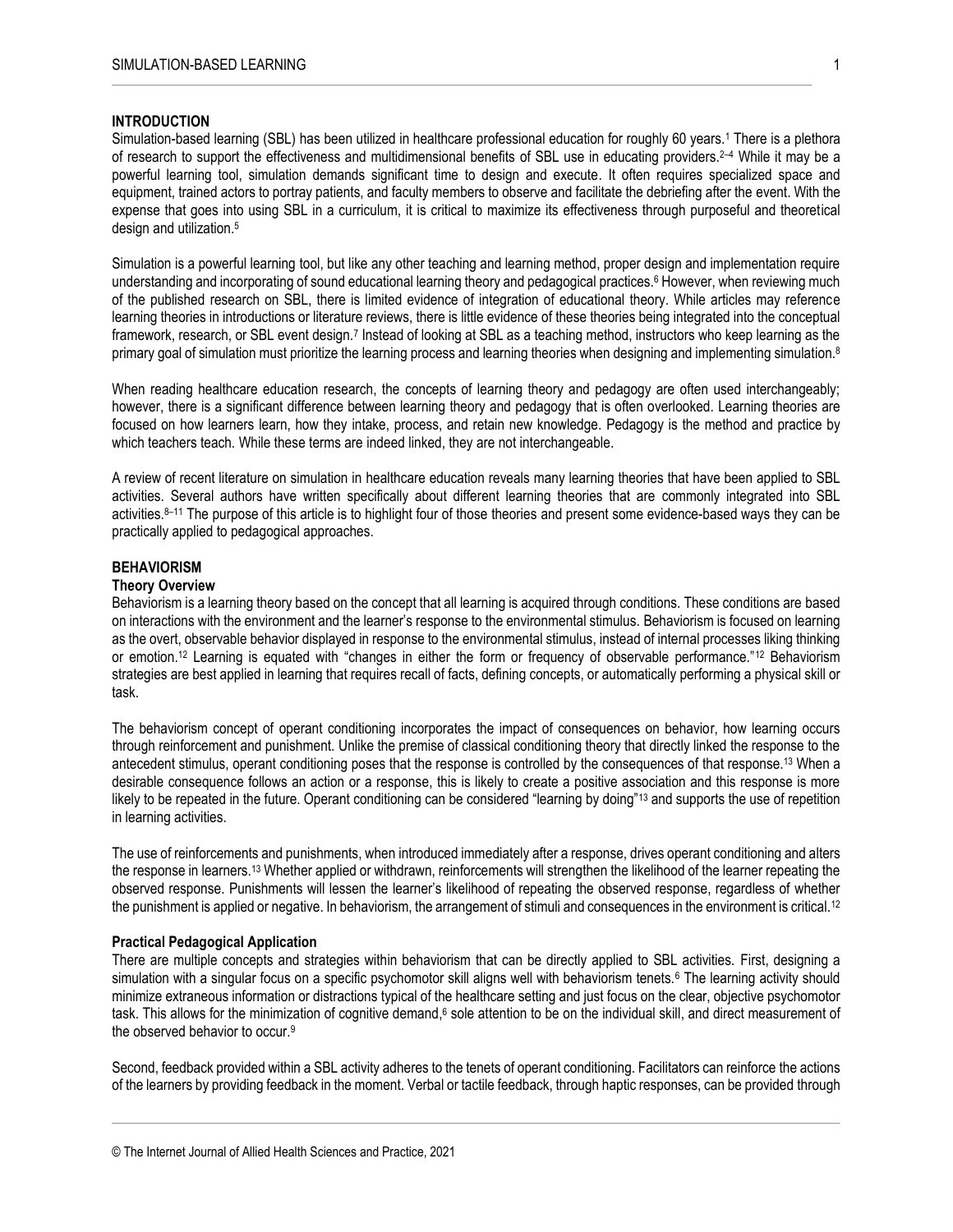simulation technology, such as high-fidelity mannequins.<sup>14</sup> Delivering this feedback immediately, within the action of the simulation event, allows for actionable changes to the learner's performance to occur.6,9

Third, incorporating the use of repetition is a critical behaviorism strategy. Providing opportunities for repeated, deliberate practice with a simulation or repeated simulations allows for additional time points of reinforcement to establish stronger associations with actions and behaviors. Repetition allows for ease of recall of the cognitive schema built around a stimulus-response-consequence association.<sup>6</sup> The repetition and stronger associations also enhance memory formation.<sup>9</sup>

#### **SOCIAL COGNITIVE THEORY**

#### **Theory Overview**

The introduction of the social cognitive theory (SCT) by Bandura challenged the long-standing dominance of behaviorism in the latter half of the twentieth century. This theory posed that learning is not isolated to an association formed by conditioning, reinforcement, and punishment. Bandura's SCT moved beyond the confines of behaviorism, claiming that learning can occur simply by observing the actions of others. Bandura claimed that human learning occurs in a social environment and is, therefore, extremely context dependent.<sup>13</sup>

Modeling is a critical component of the SCT, as a learner displays changes in behavior, knowledge, or affect from observing one or more models.<sup>13</sup> Observational learning allows individuals to acquire knowledge, rules, skills, beliefs, and even attitudes through the observation of others. Unlike behaviorism, reinforcement is not necessary for learning to occur with observational learning.<sup>13</sup> There is diversity in the model that is used for observational learning. It can be with the observation of a live person. It can be symbolic in nature, through movies, podcasts, or social media, or it can be via verbal or written instruction.<sup>13</sup> Observational learning requires the attention of the learner, retention of information in symbolic form, production of learned behaviors, and motivation from observed consequences of demonstrated behaviors.<sup>15</sup>

Self-efficacy is another essential component in the SCT and is the belief in one's ability to learn or perform the necessary course of action needed to address a situation.<sup>13,16</sup> Self-efficacy establishes how an individual feels, thinks, and motivates themselves.<sup>17</sup> The stronger one's self-efficacy, the more likely one would address a difficult task as a challenge to overcome versus a threat to shy away from. Strong self-efficacy leads to aggressive self-set goals, while weak self-efficacy leads to low aspirations and motivation.<sup>17</sup>

#### **Practical Pedagogical Application**

The application of constructs from the SCT can be beneficial throughout multiple aspects of SBL. One primary way that SCT is incorporated into SBL is through team-based simulation events. Designing a simulation event that requires learners to work collaboratively, establish individual and team roles, and communicate effectively provides immense opportunities for observational learning and modeling. Learners may have different strengths and roles to play, such as models for analyzing and synthesizing data, skill performance, or knowledge of how to accomplish complex tasks in a healthcare setting.<sup>18</sup> Engaging in a community of practice, whether actual or simulated, builds the learners' "knowledge, competence, and personal and professional development."<sup>16</sup>

Building the self-efficacy of future healthcare providers is another critical component of the SCT that SBL fulfills. By designing simulation activities that build on classroom concepts, facilitators can in turn engage learners in self-reflection during the event and the debriefing session. An effective debriefing session is key to promoting self-reflection, self-regulation, and self-direction to apply the knowledge and behaviors observed in the simulation to future patient encounters.<sup>18</sup> Positive feedback from facilitators can promote self-efficacy within student learners.<sup>18</sup>

Bandura states that the most effective way to develop self-efficacy is through mastery experiences, and simulations in healthcare professions education is a perfect application of this tenet. In the health professions, "self-efficacy is a product of mastery, not a source of mastery."16,17 Healthcare providers often work in the middle of controlled chaos, are responsible for the care of multiple patients, interact with numerous other staff, and deal with organizational expectations, which demands a high level of self-efficacy and skill.<sup>18</sup> Enabling students to engage in simulated communities of practice allows for the development of these skills. The selfefficacy and self-regulation that is a result of SBL aid healthcare students to set goals and self-manage learning behaviors in order to meet those goals.<sup>16</sup>

# **CONSTRUCTIVISM**

## **Theory Overview**

Constructivism immerged from the questioning of researchers on assumptions from classical processing theories. Constructivism is an epistemology, not a true theory, and due to the vast definitions of constructivism, there are many different offshoots of the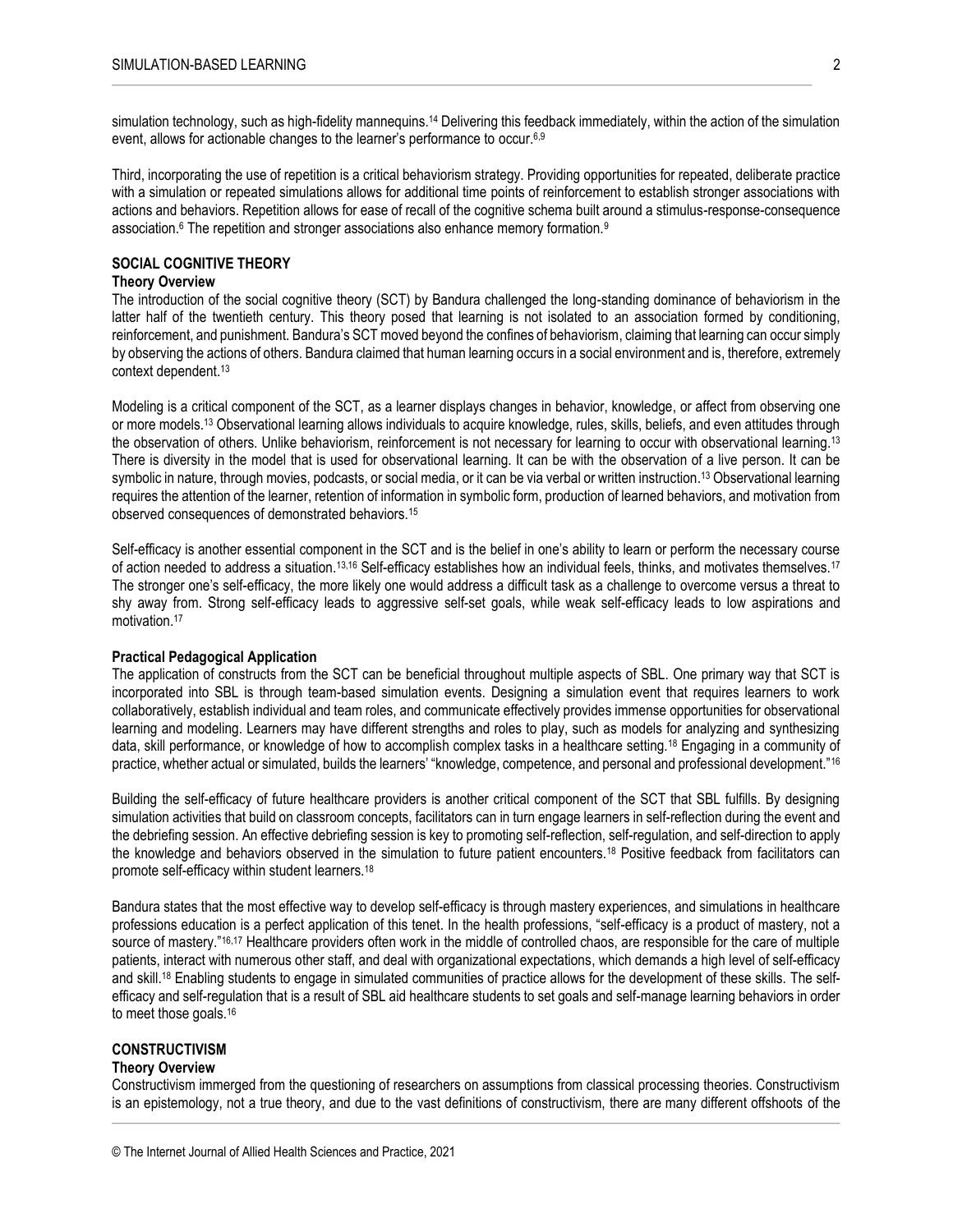core philosophy. Constructivism asserts that individuals construct their own learning based on their individual processing of information.<sup>13</sup> It is this processing of the information that creates the two most significant contingencies of constructivism, cognitive and social constructivism.

Cognitive constructivism relies heavily on the internal cognitive processing of the individual, with meaning solely constructed by the individual.<sup>13</sup> Individuals create meaning from their experiences. The mind filters and processes information from the environment to create its own reality, its own knowledge.<sup>12</sup> Learners do not passively absorb knowledge from the outside world, instead they establish their own understanding based on personal experiences.<sup>6,12</sup>

A primary tent of cognitive constructivism is equilibration, the "biological drive to produce an optimal state of equilibrium."<sup>13</sup> It is this drive for equilibrium that is a key factor in cognitive development. According to constructivists, all learners present with pre-existing knowledge or schemas. When a new experience or information is presented to a learner that conflicts with their pre-existing knowledge, they are presented with a cognitive dilemma and desire to resolve it.<sup>6</sup> The learner can use either assimilation or accommodation to resolve the conflict. With assimilation, the learner takes in new information and integrates it into pre-existing knowledge. With accommodation, the learner uses the new information to revise or change existing knowledge to make it consistent with the external reality.

Social constructivism emphasizes the influence of society and culture on the construction of knowledge.<sup>13</sup> While learners still construct their own knowledge, cognitive development is mediated by individuals that interact with the learner. This cognitive development is highly contextual, and therefore the learning environment should be as authentic as possible.

A key concept in social constructivism is the zone of proximal development, which is considered the gap between what learners are capable of doing independently and what they can do with guidance or collaboration. The incorporation of instructional scaffolding can support learners as they master concepts that might not otherwise be possible, facilitating increased learner confidence and competence.<sup>13</sup> Concepts like the zone of proximal development and instructional scaffolding allow students to perform more challenging tasks, potentially advancing their learning faster.

#### **Practical Pedagogical Application**

Simulation-based learning activities provide an excellent opportunity to engage constructivism tenets towards student learning. However, attention to simulation design and implantation is key to ensuring an ideal learning environment. Since constructivism is founded on the concept that learners form their own learning, a simulation facilitator must prepare for students' different experiences and perceptions of the same simulation event.<sup>14</sup> The debriefing aid students in seeing how and why they performed differently than others in the same simulation.<sup>14</sup>

The typical design of a scenario, with a pre-briefing, event, and debriefing, provides a framework that supports a constructivism approach. A well-designed and implemented simulation event allows learners to independently establish a hypothesis, typically based on the details provided in the pre-briefing and upon entering the simulation event.<sup>6</sup> The scenario must be well-written based on the students' curriculum and current knowledge base so that it presents challenges to their skills and critical thinking. This creates the opportunity for a cognitive conflict when a component of the simulation challenges a student's pre-existing knowledge. An attentive debriefing facilitator can help the student re-configure their existing knowledge based on how they think and act within the simulation.

Incorporating the zone of proximal development and scaffolding concepts into SBL activities requires diligent planning and support throughout the event. Simulation events can be designed to push learners to the edge of their zone of proximal development. However, caution must be taken that the scenario is not too demanding. It could be more destructive in nature and learning opportunities would be lost.<sup>19</sup> Adding in scaffolding, such as formative task checklists or floating faculty for questions and feedback, can provide support and improve the construction of knowledge in the moment.<sup>20</sup> Utilizing team-based SBL activities enables peer feedback and scaffolding to advance learner's knowledge construction.<sup>20</sup>

The challenge with a constructivist approach to simulation design is that all learners will not necessarily experience the same learning based on the event.<sup>6</sup> Every SBL activity is written with specific learning objectives to be accomplished, and on the surface, the constructivist approach can appear to be a potential barrier to achieving them. While a scenario is designed to direct learners towards these specific learning objectives, the learners can still independently and critically think, establishing their own learning and solutions to the presented situation.<sup>6</sup> It is then critical that the debriefing facilitators guide the students to frame their own learning within the event's learning objectives.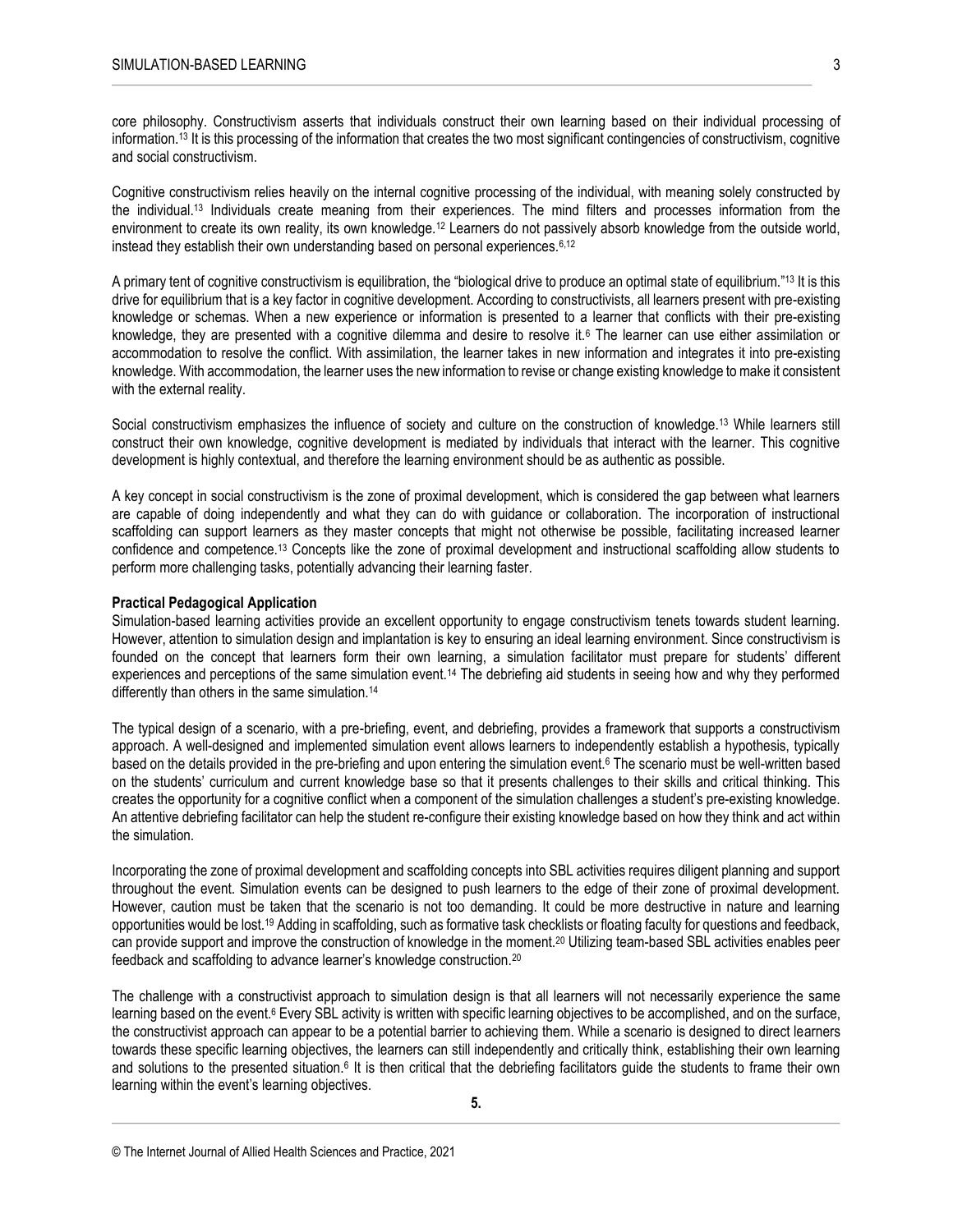## **EXPERIENTIAL LEARNING THEORY**

#### **Theory Overview**

Experiential learning theory was established in the 1980s by David Kolb and incorporates many constructivist concepts. According to Kolb, learning occurs through the transformation of experience.<sup>21</sup> The experiential learning cycle consists of four phases:

- 1. Concrete Experience This is the experience of which the learner is part.
- 2. Reflective Observation The learner reflects on the experience, the event's details, and their personal response to it.
- 3. Abstract Conceptualization This phase is where the learner can think logically on the experience, focusing their observations into new thoughts or approaches for a future similar situation.
- 4. Active Experimentation This phase allows for the testing of these new ideas in a new experience.

Each of these phases is mutually supportive and feeds into others. Learning from a single experience does not occur in one specific phase of this cycle but requires the entire cycle in order to be effective. Learning across time does not occur in individual cycles, but as a spiral, with each concrete experience and cycle building off the ones before it.<sup>21</sup>

There are six central tenets of experiential learning.<sup>22</sup> First, learning is not an outcome but a process. Ideas and thoughts are formed and re-formed based on experiences. Second, all learning is relearning. An experience will bring up existing beliefs and theories to be questioned and tested and then allows for new ideas to be integrated and the old belief systems and theories are refined. Third, effective learners must balance the opposing modes of adapting to the world, the conflict between reflection and action, and the conflict between thinking and feeling. Learners must be able to balance the demands of all four modes in order to learn successfully. Fourth, learning is a holistic process of adapting based on experiences. This process requires all aspects of a person's processing, feeling, thinking, perceiving, and behaving. Fifth, the learner and the environment are both changed by the learning process. There is a reciprocal influence that each factor has over the other. Sixth, learning is the process of creating knowledge. New knowledge is formed when old knowledge comes into contact or conflict with a new experience.

#### **Practical Pedagogical Application**

Experiential learning theory is the most used theory with SBL.<sup>23</sup> However, in order for a SBL activity to adhere to the experiential learning theory and cycle, it must be designed to meet all phases of the cycle. The simulation event itself is the concrete experience, which is the catalyst for learning. This experience allows the learner to identify gaps in their knowledge.<sup>11</sup> The simulation should be challenging enough to stress the learner, but not so much as to impede learning.<sup>11</sup> The post-event debriefing encompasses the reflective observation phase, where the learners work to make sense of what occurred during the event. Debriefing facilitators can provide an objective view of what occurred in the event, to which the learners can compare their own perception of the event.<sup>11</sup> The facilitators can also engage the learner's reflective thoughts with probing, open-ended questions. The expectation is that the learners will change their pre-existing mental model. In other words, for learning to occur, the learners must reflect on their behaviors and rationale within the event.<sup>11</sup>

Once the learners have made their own sense of the event, the debriefing facilitator must then take the opportunity to shift the discussion into the abstract conceptualization phase. At this point, the learners consider the relevance of the experience and what, if anything, they could do differently in the future.<sup>24</sup> Through discussion and facilitation by the debriefer, the learners shape a new model of thoughts and ideas, incorporating outside resources and thoughts if necessary.<sup>11</sup> The last phase is active experimentation, where the learners have the opportunity to put these new thoughts and ideas to practice. Ideally, this could take place in a new simulation. However, if there is too much time between simulation events, the learners could revert to their old mental model.<sup>11</sup> Simulation planners could consider having a simulation-debriefing-repeat simulation event model, allowing the learners to go back into the simulation to help cement the new learning from the debriefing session.

Considering Kolb's experiential learning theory as a whole, the six central tenets mentioned previously align with SBL, whether a high-fidelity simulation with a mannequin, with a patient actor, or with a computer-based program.<sup>20</sup> Kolb's remarks that characterize the learning cycle as a spiral also directly correlate with SBL. This supports the concept that SBL activities in healthcare professional education need to build upon one another throughout a curriculum and even into professional learning.

#### **CONCLUSION**

A broad array of educational learning theories can be applied to SBL activities in healthcare education. This article has only highlighted four of them, behaviorism, social cognitive theory, constructivism, and experiential learning. Additionally, this article has tied practical pedagogical applications of these theories for incorporation into SBL, along with supporting evidence from the literature. Each of these learning theories on their own can provide a solid framework for SBL activities. However, more than one theory is likely applied to any given SBL event, improving the effectiveness of the activity. Readers are challenged to investigate different theoretical frameworks and consider how simulations can be more deliberately designed with specific frameworks in mind.